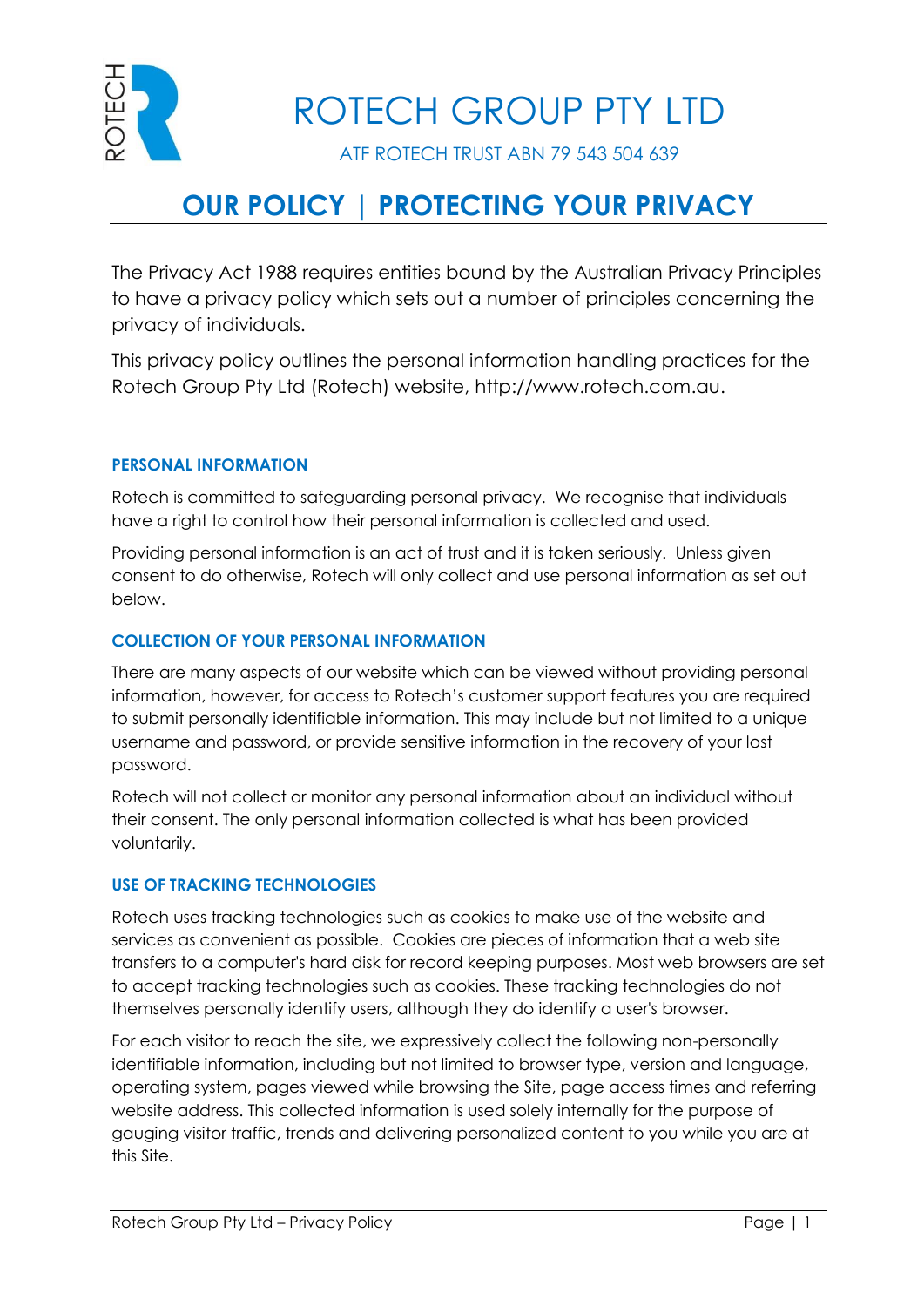### **USE OF YOUR PERSONAL INFORMATION**

Rotech primarily uses personal information for the following purpose:

- To fulfil obligations under any sale and purchase contract and/or any other contract between the individual and the Rotech.
- To render services related to Rotech's business such as warranty or after sales services.

Rotech may contact individuals using the information, which was provided by them in order to:

- *Product Information:* To provide information that may be of interest about upgrades, new Rotech products, special offers and other matters that may be of interest.
- *Email lists:* We collect your email and, if you provide it, other contact details when you subscribe to our email lists. We only use this information for the purpose of sending you regular updates on the activities of the Rotech, and to administer the lists.
- *DoubleClick:* Google Analytics remarketing codes are used to record instances where users view certain pages or take certain actions on a website. This will later enable us to offer targeted advertising. If you do not want to be a recipient of targeted advertising, you can opt out through the [DoubleClick opt-out page](https://www.google.com/settings/u/0/ads?hl=en-GB&sig=ACi0TChCq7YiEvmZszIT7LjY6Symq8nLB419SKK4esR9n0rd9djUjr7zbIpAJuJUsQ4OodYU5A5w_0trobqcsBLKF8FkrMuQ81JmFF_bnUBJpxcWmPjSbYdixo8f-Bei5SFgQrEwjLwNV8AM6uNDGlK8uR2bll7Y6wY2hS_BsIC_mY8IqTqhuUo#display_optout) or the [Network Advertising Initiative opt-out page.](http://www.networkadvertising.org/choices/#completed)
- *Social Networking Services:* We use social networking services such as Google+, Twitter, Facebook and YouTube to communicate with the public about our products. When you communicate with us using these services we may collect your personal information, but we only use it to help us to communicate with you and the public. The social networking service will also handle your personal information for its own purposes. These sites have their own privacy policies.
- *Other uses:* From time to time, we may use customer information for new, unanticipated uses not previously disclosed in our privacy notice. If our information practices change at some time in the future we will use for these new purposes only, data collected from the time of the policy change forward will adhere to our updated practices.

## **ROTECH AND LINKS TO OTHER WEBSITES**

Rotech provides links to web sites outside of the Rotech site. These linked sites are not under the control of Rotech, and Rotech is not responsible for the conduct of companies linked to the Rotech website, nor for the performance or otherwise of any content and/or software contained in such external websites.

## **SHARING OF YOUR PERSONAL INFORMATION**

We may occasionally hire other companies to provide services on our behalf, including but not limited to handling customer support enquiries, processing transactions or customer freight shipping. Those companies will be permitted to obtain only the personal information they need to deliver the service. Rotech takes reasonable steps to ensure